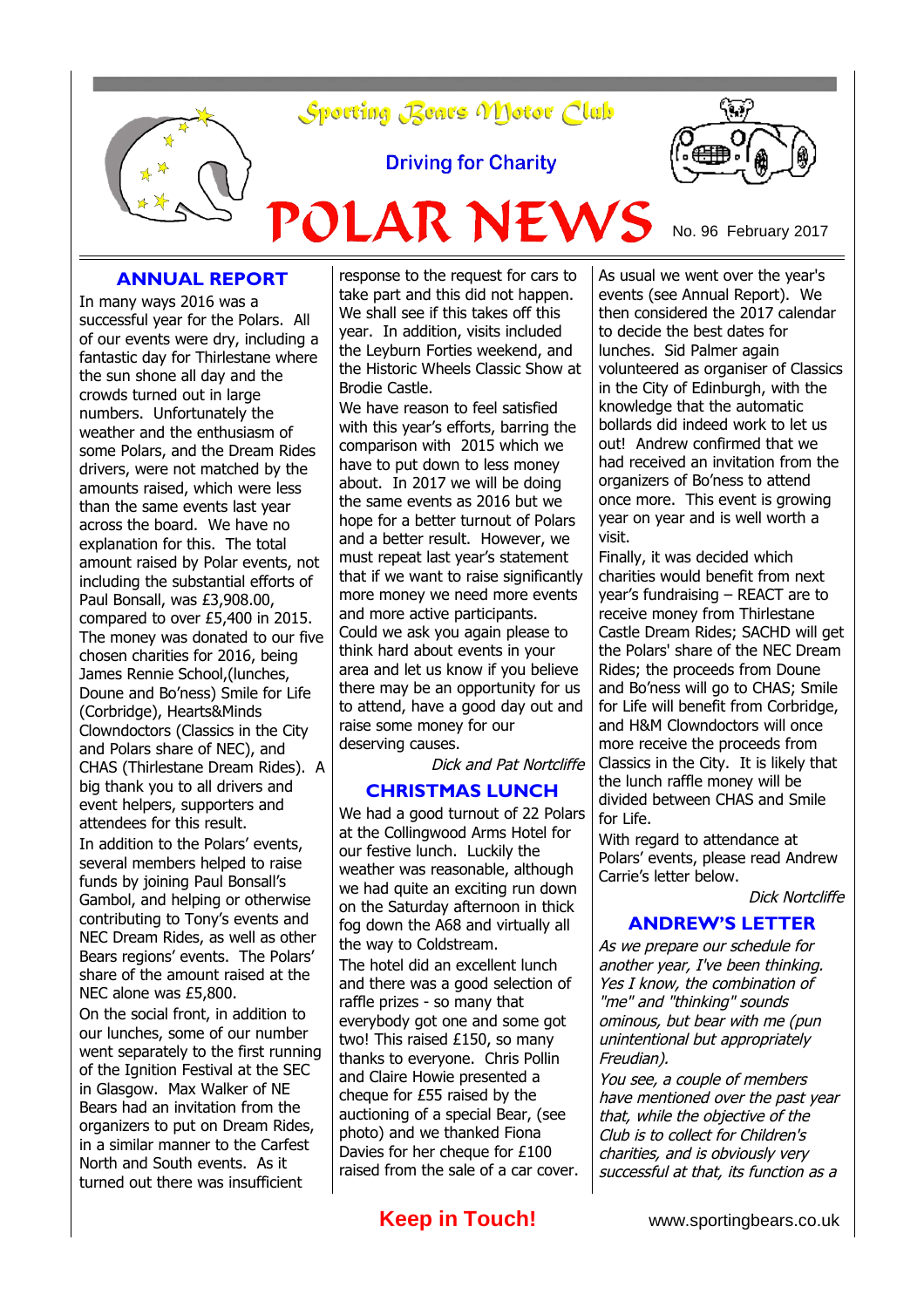"club" for its members may be becoming eroded.

So while this isn't my idea - I remember exactly whose idea it was, but I'm not going to name names just in case - I think that we need to look at non-fund-raising social events, or at least, at our events as a social event AND as an opportunity to raise funds for Children's charities. As it is, we sometimes barely get time to speak to each other.

This was especially brought home to me at Bo'ness, where we were lucky to drum up enough people to put our tent up, never mind run the stand. It all turned out well, but I was worried when there was a week to go! A lot of our "regulars" were doing other things, and that's ok - people have their own lives as well!

But I wonder - how many people would come, but don't want to do the "money-collecting" thing? I know it's not for everybody, and that's fine too. Confession - I don't particularly like doing it either, but I have had to learn, in business, not to be shy. I may have slightly overcompensated, admittedly. But even if you bring your car along and just want to socialise, it's still really helpful - there's no pressure to be "up front" if you choose not to be. The thing is, the more interesting and attractive cars we have on display, the more people we can draw within range of "the collectors" if I can put it that way. So please have a look at our programme of events in this issue, and maybe bring your car along and join us. If you want to discuss it first, get in touch with the named organiser, and they'll be happy to clarify any questions you might have.

As I say, there's no obligation, but it would be great to meet similar enthusiasts socially, not just for the purpose of collecting money. Also, I'll take this opportunity to say thank you to all the "regulars" over the years, past and present, as well!



#### **NEC DREAM RIDES**

Last year I decided to join the band of Polars who regularly help out at the NEC Classic Car Show, largely because the event always provides a large donation to a Polars' charity, and also because other Polars have taken part for a number of years both as drivers and helpers. Being the Polars' rep I thought I'd better show my face and see if all the stories were true. Hence a lot of this report comprises my reactions to this event as a first timer. Having decided to try and visit some of the show on the Friday, and help on the Saturday and Sunday as flights allowed, I arrived at lunchtime on Friday and fortuitously ran into Fiona and Mike almost immediately, since their flight's baggage had just arrived in the terminal as I was picking up mine from my half hour later flight. Since they are old hands I was quite happy to tag along with them to the hotel and subsequently to

For those who haven't been, the

the show.

first thing to say about the NEC Classic show is that it is on a massive scale. Five huge halls filled with virtually every marque of car you've ever heard of, club stands, parts, tools, autojumble, car auctions, food stalls and probably uncle Tom Cobley was there as well. In a way I was glad to have a job to do otherwise I would probably have spent all my pocket money!

So we went around the show and saw as much as possible, and bumped into a few Polars and friends on the way, including Laurence Hogarth and Graham Craig, and Archie Russell, who many will remember from the "Flings". We eventually made it to the Bears encampment and made our number with Kim, and received our jobs for the next day. Straight away it was good to see some familiar faces - Phil Daniels and Sarah on the desk, with Daniel being generally useful, Phil and Kendral Ellis, Chris Pollin with Claire Howie and Paul Bonsall. I was asked if I would do



# **Visit us on the Web!** www.sportingbears.co.uk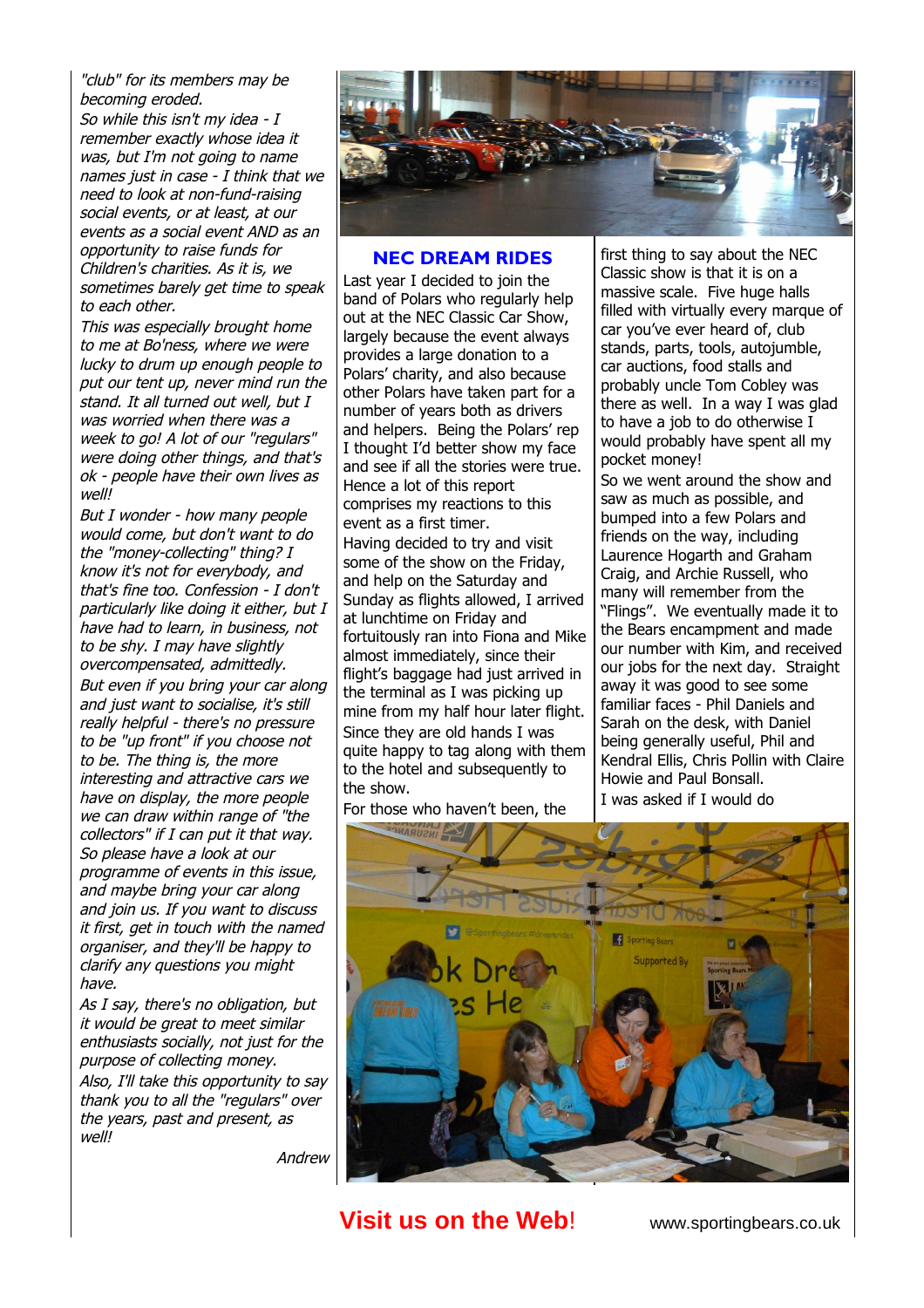

passenger loading which seemed like a good number, mainly because no intellectual ability was required, only a knowledge of door opening, but more on that later. The Bears Dream Rides pitch is also on a grand scale, although I'm told it changes almost on a yearly basis. The main advantage over most of the Dream Rides events is that the cars are under cover and there are separate entrance and exit doors for leaving and returning cars. The whole garage area is fenced off, with the only gaps being the widely separated passenger loading and disembarking gates; all very orderly and well organized with both gates being manned continuously by Bears.

Having seen the general lie of the land we three adjourned for the day and had a convivial dinner with Keith and Ann Borkett and Mike Webber.

Saturday was unfortunately raining but this doesn't affect the queues for Dream Rides very much, which just seemed to appear from nowhere. One thing I hadn't seen the day before was that the Bears have their own facility for rest and refreshments which proved very welcome throughout the day, although not many chances to visit. Another thing which hadn't occurred to me was that the garage railing is packed with people watching the Bears' cars come and go, particularly the star attractions such as the Pagani Huayra, which nobody seemed to know how to pronounce, (including me) it sounding generally like a throat clearing session. My personal favourite was the Jaguar 220 which I had never seen close up and running before.

We were soon into the thick of it, with the passenger waiting area generally being completely packed with people. Unfortunately, as at Thirlestane, the early rides can be very delayed by the traffic entering the show. There seemed to be no solution to this but eventually it did clear and the rides were thick and fast. Jan Wright, who is in charge of passenger loading, and incidentally comes all the way from Guernsey every year to do the job, had things well under control. There's a great deal of shouting involved in order to announce the rides being ready, but it seemed to have the desired effect, and was quite good fun when my turn



came. The system with regard to checking in the passengers and summoning the drivers, generally by phone but sometimes involving a "runner" was working very well, although of course there were some awkward moments. This may sound very naïve but the other thing I hadn't realized was the amount of variation it is possible to achieve by the manufacturers, in the relatively simple task of providing a means of opening a car door. This ranges



from no means at all except by the driver, to normal pull out handles, concealed push buttons, small recessed levers at the bottom of the door, etc. So now I am a fully clued up door opener. Every day a school day!

Saturday was busy the whole day through and it was a very well deserved dinner where we were joined by Mike and Helen Webber. Sunday was more or less a repeat of Saturday although it did appear to take a bit longer to warm up. Unfortunately the flight back to Aberdeen is either too early or too late on a Sunday, so I'd opted for the early one and left midway through the afternoon. All in all I had a very enlightening

and enjoyable weekend. My congratulations to Andrew and Kim, and all the others in Midland Bears and around the country, who help to make this event go so well. Any Polars who haven't been should definitely give it a go.

Dick Nortcliffe

# **Visit us on the Web!** www.sportingbears.co.uk